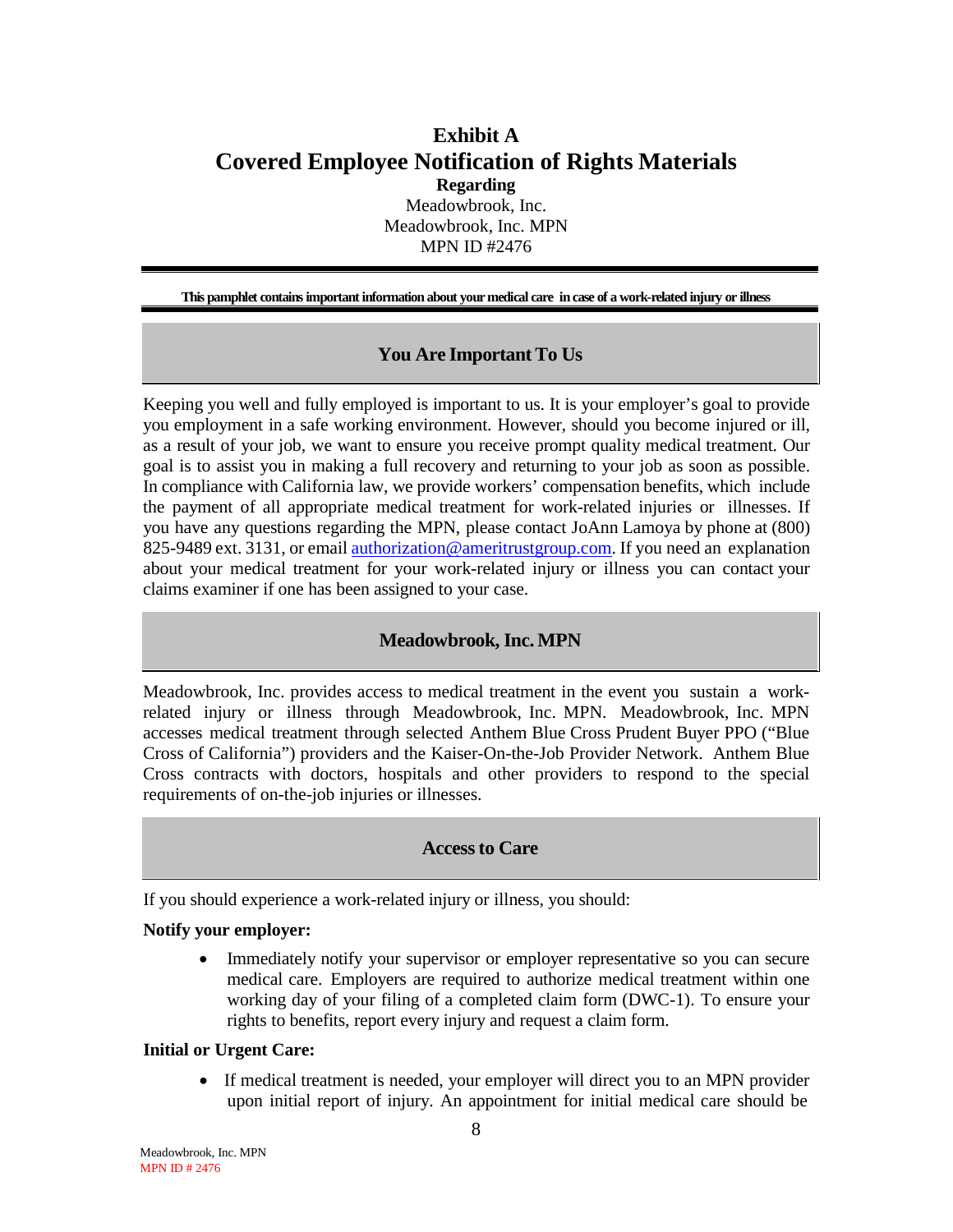immediate but in no event longer than 3 business days of a covered employee's notice to your employer or MPN Medical Access Assistant that treatment is needed.

#### **For Emergency Care**:

In the case of emergency<sup>\*</sup> go to the nearest healthcare provider. Once your condition is stable, contact your employer or Medical Access Assistant for assistance in locating a MPN provider for continued care.

*\*Emergency care is defined as a need for those health care services provided to evaluate and treat medical conditions of a recent onset and severity that would lead a lay person, possessing an average knowledge of medicine, to believe that urgent care is required.*

#### **Subsequent Care:**

- All medical non-emergencies, which require ongoing treatment, in-depth medical testing or a rehabilitation program, must be authorized by your claims examiner and based upon medically evidenced based treatment guidelines (California Labor Code §5307.27, and as set forth in title 8, California Code of Regulations, section 9792.20 et seq.). Access to subsequent care, including specialist services, shall be available within no more than twenty (20) business days of a covered employee's reasonable requests for an appointment through an MPN Medical Access Assistant. If an MPN Medical Access Assistant is unable within ten business days to schedule an initial medical appointment that will occur within twenty (20) business days of an employee's request, then Meadowbrook, Inc. shall permit the employee to obtain necessary treatment with an appropriate specialist outside of the MPN. The MPN physician, who is the primary treating physician, will continue to direct all of the covered injured employee's medical treatment needs.
- If a covered employee is not able to obtain from an MPN physician reasonable and necessary medical treatment within the applicable access standards noted above, the covered employee will be permitted to obtain necessary treatment for that injury from an appropriate specialist outside the MPN within a reasonable geographic area. When the MPN is able to provide the necessary treatment through an MPN physician, a covered employee treating outside the MPN may be required to treat with an MPN physician when a transfer is appropriate.
- If ancillary services are not available within a reasonable time or a reasonable geographic area to a covered employee, then the employee may obtain necessary ancillary services outside of the MPN within a reasonable geographic area.

#### **If you are temporarily working, relocate or move outside of the MPNs geographic service area and are injured:**

The following is Meadowbrook, Inc.'s written policy for arranging or approving nonemergency medical care for: (1) a covered employee authorized by the employer to temporarily work or travel for work outside of the MPN geographic service area when the need for medical care arises; (2) a former employee whose employer has ongoing workers' compensation obligations and who permanently resides outside the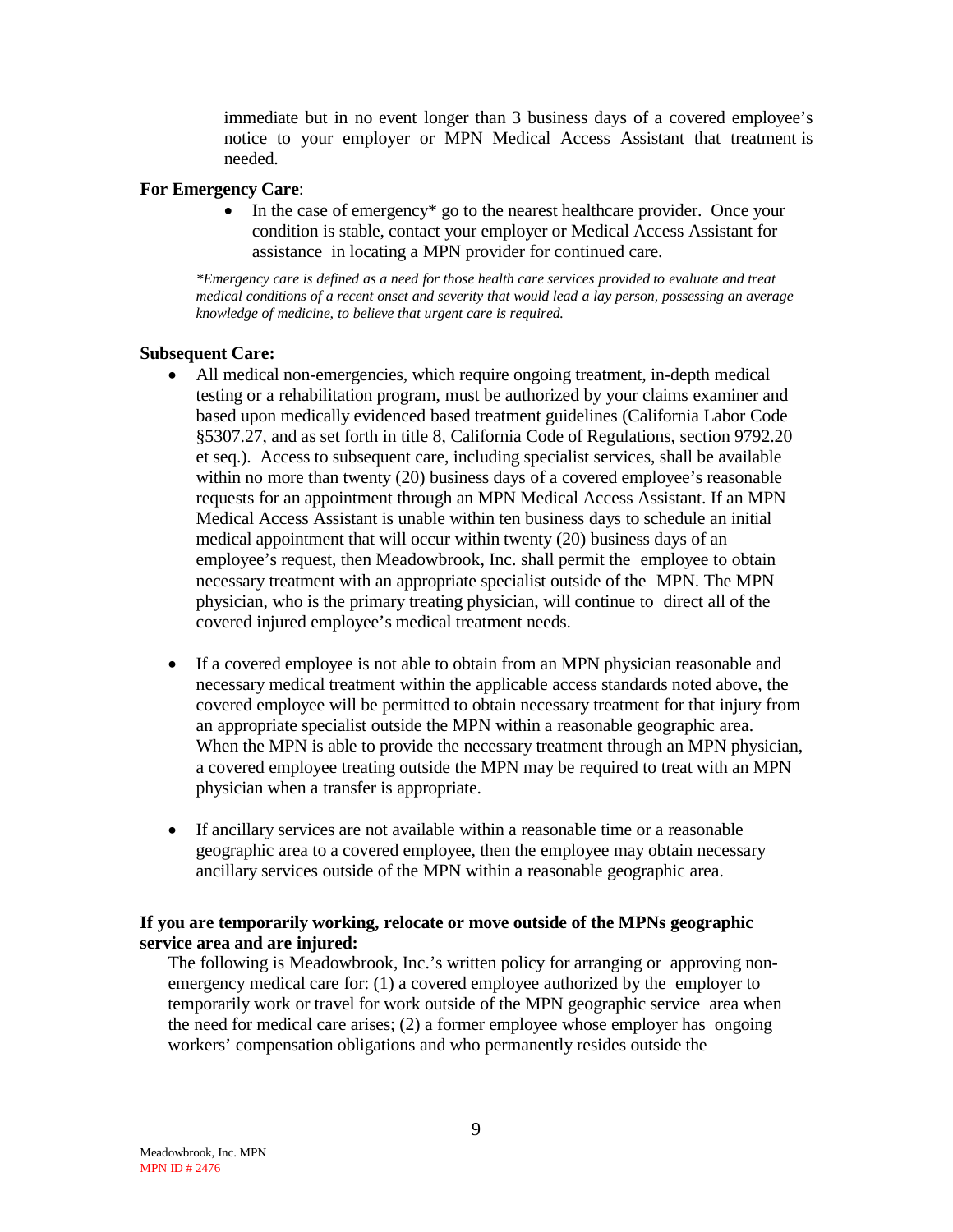MPN geographic service area; and (3) an injured employee who decides to temporarily reside outside the MPN geographic service area during recovery.

- When an employee has a work-related non-emergency injury or illness outside of the service area, the employee should notify the employer and seek treatment at the closest occupational health or primary care clinic to the patient.
- In the event of an emergency or if urgent care is needed, the employee should seek medical attention from the nearest hospital or urgent care center. If feasible, the employee or a personal representative should report his/her injury/illness within 24 hours of receiving treatment.
- Once the injured/ill employee returns to the service area, medical care will be transferred to a provider within the MPN.
- Employees that are temporarily working, relocate or move outside of the MPN's geographic service area will have a choice of at least three physicians outside the MPN geographic service area who either have been referred by the employee's primary treating physician within the MPN or have been selected by the MPN Applicant. In addition to the physicians within the MPN, the employee may change physicians among the referred physicians and may obtain a second and third opinion from the referred physicians. Referred physicians will be located within the access standards described in this notice e.g. 15 miles or 30 minutes for primary care and 30 miles or 60 minutes for specialty care.
- The MPN does not prevent a covered employee outside the MPN geographic service area from choosing a provider for non-emergency medical care.

**Upon your return to California, should you require ongoing medical care, immediately contact your claims examiner or your employer for referral to a MPN provider for continued care.**

# **How to Choose a Physician within the MPN**

The MPN has providers for the entire state of California. The MPN must give you a regional list of providers that includes at least 3 physicians in each specialty commonly used to treat work related injuries or illnesses in your industry. The MPN must provide access to primary treating physicians within 15 miles or 30 minutes, and specialists within 30 miles or 60 minutes.

To locate a participating provider or obtain a regional listing:

#### **Provider Directories:**

• On-line Directories – if you have internet access, you can access the roster of all treating physicians in the MPN by going to the website https://www.viiad.com/anthemcompass/KBMEADOWB000. A copy of the complete provider listing is also available in writing or electronic copy upon request. For more information about the MPN go to [https://www.ameritrustgroup.com/report-a-claim/workers-compensation-claims/.](https://www.ameritrustgroup.com/report-a-claim/workers-compensation-claims/) Secondary treating physicians and specialists that can only be seen with an approved referral are clearly designated "by referral only" in the online provider finder and roster of all treating physicians.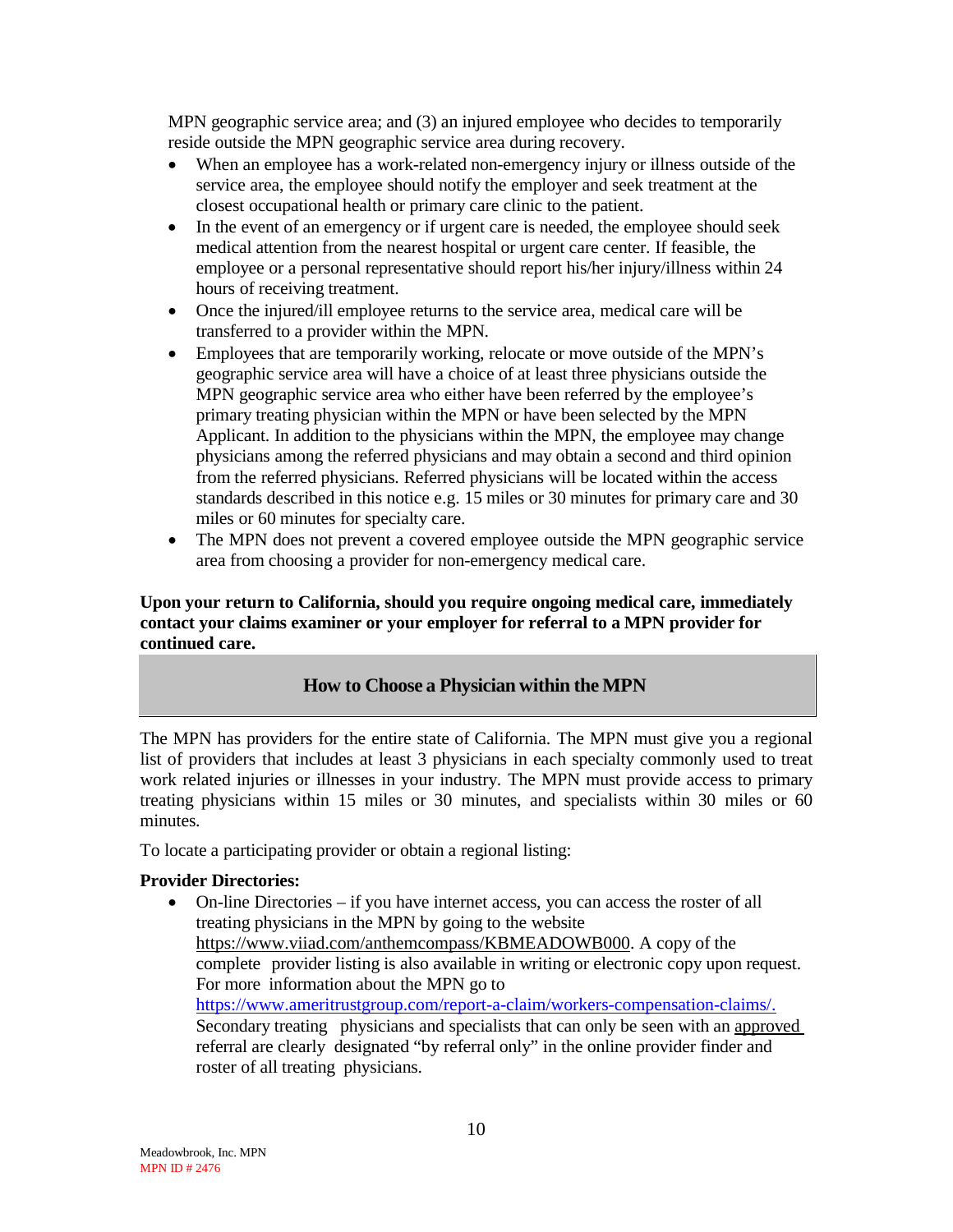- If you do not have internet access, you may request assistance locating an MPN provider or obtaining an appointment by contacting the Medical Access Assistant, Ray Pilapel at (800) 825-9489 ext. 3137, email at [claims@ameritrustgroup.com,](mailto:claims@ameritrustgroup.com,) and fax (855) 603-8409.
- Promptly contact your claims examiner to notify us of any appointment you schedule with an MPN provider.

### **Choosing a Physician (for all initial and subsequent care):**

- Your employer will direct you to an MPN provider upon initial report of injury. You have the right to be treated by a physician of your choice within the MPN *after your initial visit*.
- The providers you choose should be appropriate to treat your injury
- If you wish to change your MPN physician after your initial visit, you may do so by:
	- $\triangleright$  Accessing the on-line provider directories (see above)
	- Call the Medical Access Assistant or Claims Professional
- If you have trouble getting an appointment with a provider within the MPN contact the Medical Access Assistant as soon as you are able and they can assist you.
- If you select a new physician, immediately contact your claims examiner and provide him or her with the name, address and phone number of the physician you have selected. You should also provide the date and time of your initial evaluation.
- If it is medically necessary for your treatment to be referred to a specialist, your MPN physician can make the appropriate referral within the network or you may select a specialist of your choice within the MPN
- If a chiropractor is selected as a treating physician, the chiropractor may act as a treating physician only until the 24-visit cap is met unless otherwise authorized by the employer or insurer, after which the covered employee must select another treating physician in the MPN who is not a chiropractor, and if the employee fails to do so, then the insurer or employer may assign another treating physician who is not a chiropractor.
- If a type of specialist is needed, or recommended by your MPN physician, but is not available to you within the network, you will be allowed to treat with a specialist outside of the network. Your claims examiner can assist you to identify appropriate specialists if requested. Once you have identified the appropriate specialist outside of the network, schedule an appointment and notify your primary treating physician and claims examiner of the appointment date and time. Your MPN physician, who is your primary treating physician, will continue to direct all of your medical treatment needs.
- If the MPN cannot provide access to a primary treating physician within 15 miles or 30 minutes of your workplace or residence, the MPN may allow you to seek treatment outside the MPN. Please contact your claims examiner for assistance.

#### **Medical Access Assistant(s)**

MPN Medical Access Assistants are available, at a minimum, from Monday through Saturday (excluding Sundays and holidays) from 7 am to 8 pm, Pacific Time, to provide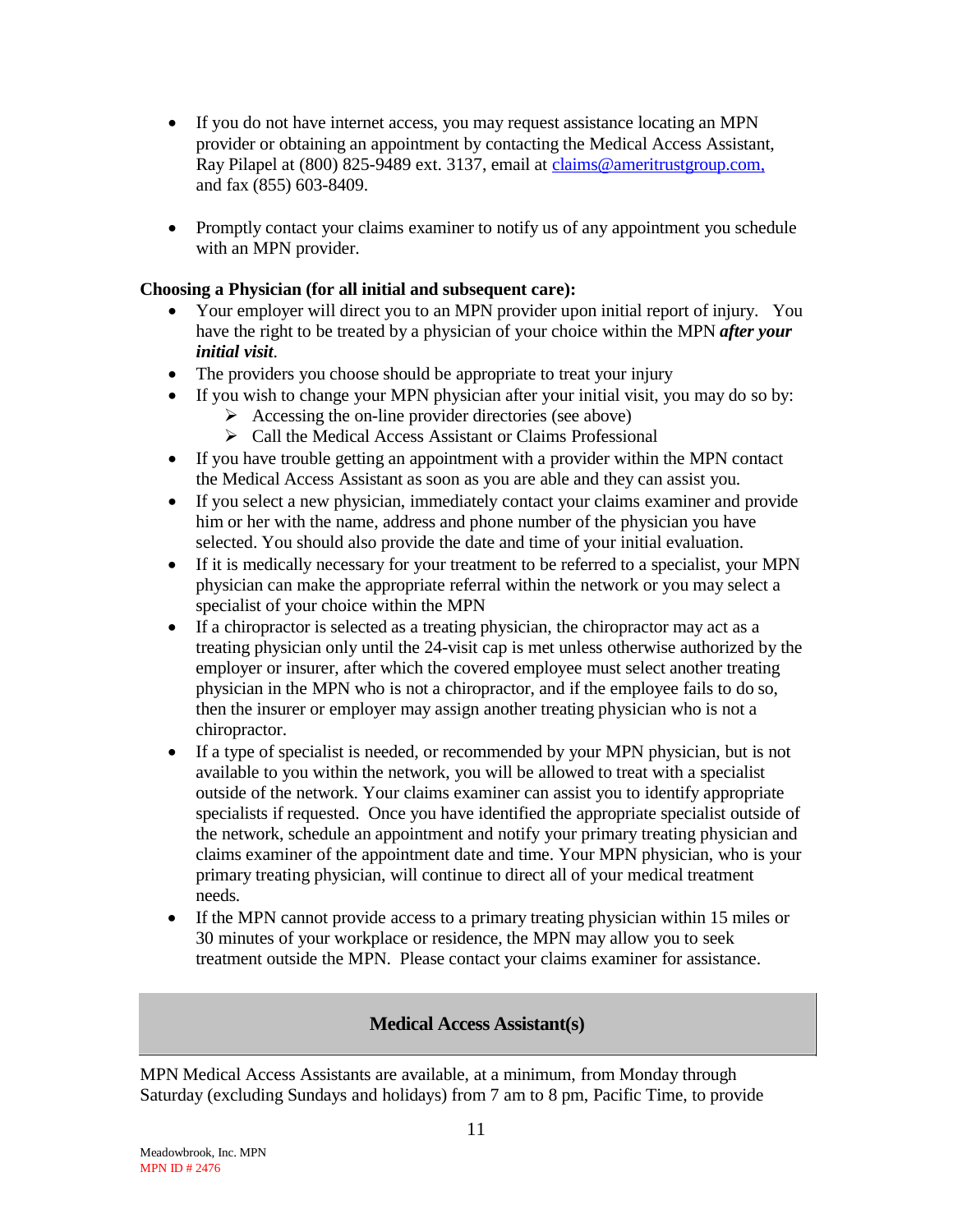covered employee assistance with access to medical care under the MPN. The assistance includes but is not limited to contacting provider offices during regular business hours to find available MPN physicians of your choice, and scheduling and confirming physician medical appointments. Assistance is available in English and Spanish.

At least one MPN medical access assistant is available to respond at all required times, with the ability for callers to leave a voice message. Medical access assistants will respond to calls, faxes or messages by the next day, excluding Sundays and holidays. MAAs work in coordination with the MPN Contact and the claims adjuster(s) to ensure timely and appropriate medical treatment is available to you. You may contact the Medical Access Assistant, Ray Pilapel at (800) 825-9489 ext. 3137, email at [claims@ameritrustgroup.com,](mailto:claims@ameritrustgroup.com,) and fax (855) 603-8409.

# **Second and Third Opinions**

#### **Second Opinion:**

- If you disagree with the either the diagnosis or the treatment prescribed by your MPN physician, you may obtain a second opinion within the MPN. During this process you are required to continue your treatment with an MPN physician of your choice. In order to obtain a second opinion you and the MPN share responsibilities:
	- $\triangleright$  Inform your claims examiner of your dispute regarding your treating physician's opinion either orally or in writing.
	- $\triangleright$  You are to select a physician or specialist from a regional list of available MPN providers, which will be provided to you by your claims examiner upon notification of your request for a second opinion.
	- $\triangleright$  You are to make an appointment within 60 days.
	- $\triangleright$  You are to inform your claims examiner of the appointment date and time.
	- $\triangleright$  You shall be deemed to have waived your right to a second opinion if you do not make an appointment within 60 days from receipt of the list.
	- $\triangleright$  You have the right to request a copy of the medical records sent to the second opinion physicians.
	- $\triangleright$  If the second opinion doctor feels that your injury is outside of the type of injury he or she normally treats, the doctor's office will notify you and your employer or insurer. You will get another list of MPN doctors or specialists so you can make another selection.

# **Third Opinion:**

- If you disagree with either the diagnosis or the treatment prescribed by the second opinion physician, you may obtain a third opinion within the MPN. During this process you are required to continue your treatment with a MPN physician of your choice. In order to obtain a third opinion you and the MPN share responsibilities:
	- $\triangleright$  Inform your claims examiner of your dispute regarding your treating physician's opinion either orally or in writing.
	- $\triangleright$  You are to select a physician or specialist from the list of available MPN providers previously provided or you may request a new regional area list.
	- $\triangleright$  You are to make an appointment within 60 days.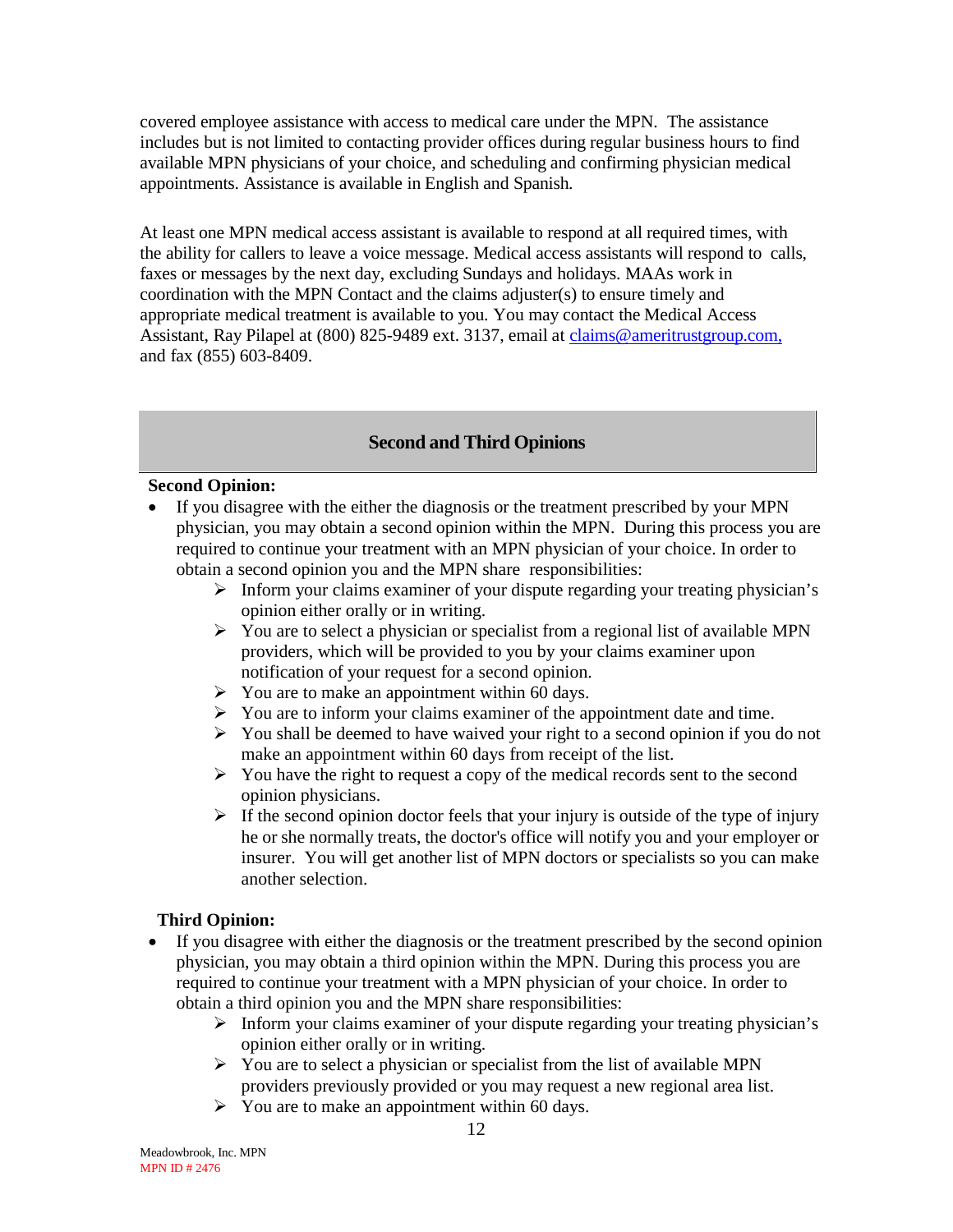- $\triangleright$  You are to inform your claims examiner of the appointment date and time.
- $\triangleright$  You shall be deemed to have waived your right to a third opinion if you do not make an appointment within 60 days from receipt of the list.
- $\triangleright$  You have the right to request a copy of the medical records sent to the third opinion physician.
- $\triangleright$  If the third opinion doctor feels that your injury is outside of the type of injury he or she normally treats, the doctor's office will notify you and your employer or insurer. You will get another list of MPN doctors or specialists so you can make another selection.
- If the MPN does not contain a physician who can provide the treatment recommended by the Second or Third Opinion physician, the employee may choose a physician outside the MPN within a reasonable geographic area. The covered employee may obtain the recommended treatment by changing physicians to the second opinion physician, third opinion physician, or other MPN physician
- At the time of selection of the physician for a third opinion, the MPN Contact will notify you about the MPN Independent Medical Review process and provide you with an application for the MPN Independent Medical Review process (see below).
- If you disagree with the third-opinion doctor, you may ask for an MPN Independent Medical Review (MPN IMR).Your employer or MPN Contact will give you information on requesting an MPN Independent Medical Review and a form at the time you select a third-opinion physician.
- If either the second or third-opinion doctor or MPN Independent Medical Reviewer agrees with your need for a treatment or test, you may be allowed to receive that medical service from a provider within the MPN or if the MPN does not contain a physician who can provide the recommended treatment, you may choose a physician outside the MPN within a reasonable geographic area.

# **Continuity of Care Policy**

Your employer or insurer has a written "*Continuity of Care"* policy that will determine whether you can temporarily continue treatment for an existing work injury with your doctor if your doctor is no longer participating in the MPN.

If your employer decides that you do not qualify to continuing your care with the non-MPN provider, you and your primary treating physician must receive a letter of notification.

If you meet certain conditions, you may qualify to continue treating with this doctor for up to <sup>a</sup> year before you must switch to MPN physicians. These conditions are: • **(Acute)** The treatment for your injury or illness will be completed in less than <sup>90</sup>

- days;
- **(Serious or chronic)** Your injury or illness is one that is serious and continues for at least 90 days without full cure or worsens and requires ongoing treatment. You may be allowed to be treated by your current treating doctor for up to one year, until a safe transfer of care can be made.
- **(Terminal)** You have an incurable illness or irreversible condition that is likely to cause death within one year or less.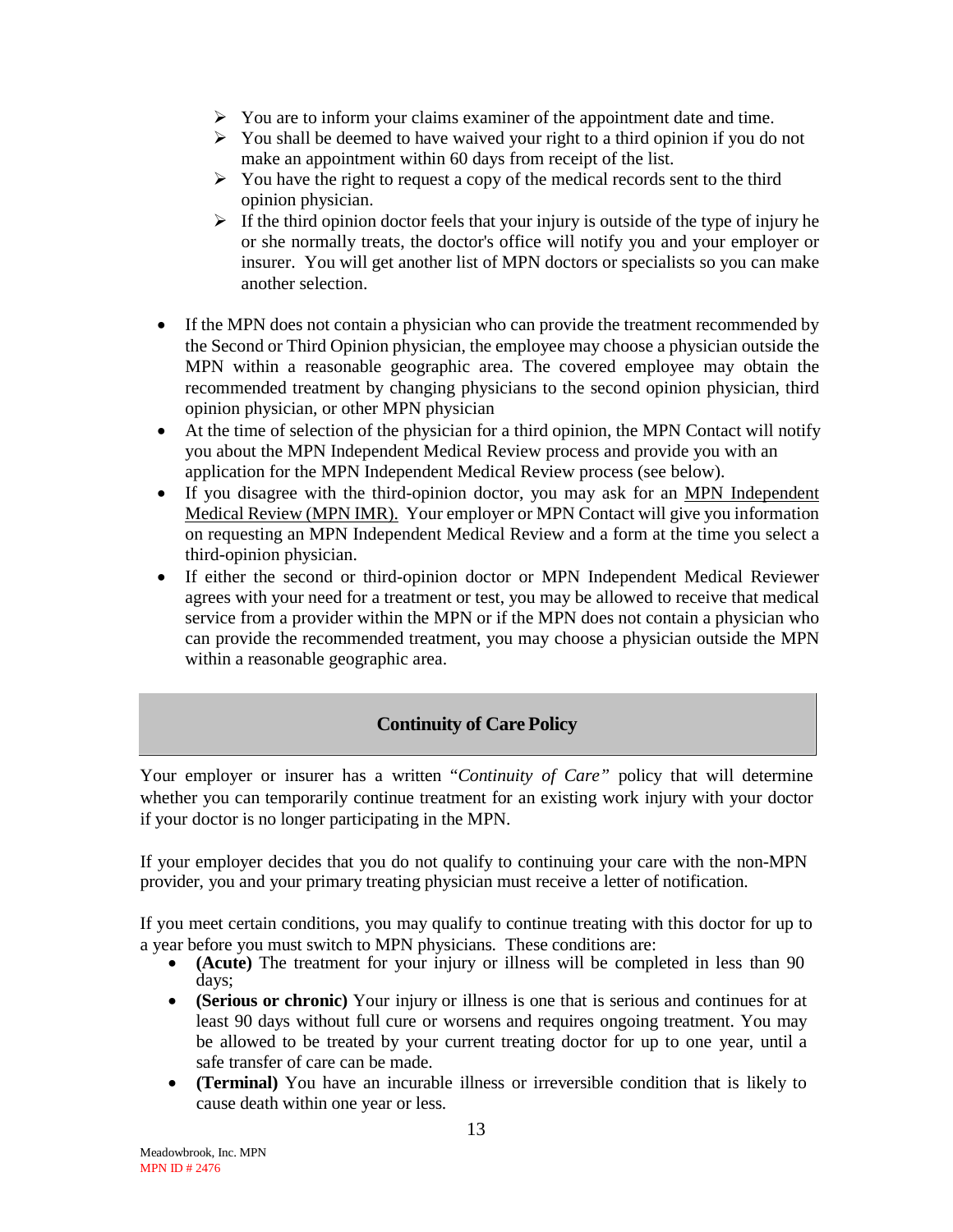• **(Pending Surgery)** You already have a surgery or other procedure that has been authorized by your employer or insurer that will occur within 180 days of the termination of contract date between the MPN and your doctor.

You can disagree with your employer's decision to deny you Continuity of Care with the terminated MPN provider. If you want to continue treating with the terminated doctor, ask your primary treating physician for a medical report on whether you have one of the four conditions stated above to see if you qualify to continue treating with your current doctor temporarily.

Your primary treating physician has 20 days from the date of your request to give you a copy of his/her medical report on your condition. If your primary treating physician does not give you the report within 20 days of your request, the employer can transfer your care to another physician within the MPN.

You will need to give a copy of the report to your employer if you wish to postpone the transfer of your care into the MPN. If you or your employer disagrees with your doctor's report on your condition, you or your employer can dispute it. See the complete Continuity of Care policy for more details on the dispute resolution process.

For a copy of the entire Continuity of Care policy in English or Spanish, ask your MPN Contact or your claims examiner.

# **Transfer of Care Policy**

Your employer or insurer has a "*Transfer of Care"* policy which will determine if you can continue being temporarily treated for an existing work-related injury by a physician outside of the MPN before your care is transferred into the MPN.

If you have properly predesignated a primary treating physician, you cannot be transferred into the MPN. (If you have questions about predesignation, ask your supervisor.) If your current doctor is not or does not become a member of the MPN, then you may be required to see a MPN physician.

If your employer decides to transfer you into the MPN, you and your primary treating physician must receive a letter notifying you of the transfer.

If you meet certain conditions, you may qualify to continue treating with a non-MPN physician for up to a year before you are transferred into the MPN. The qualifying conditions to postpone the transfer of your care into the MPN are:

- **(Acute)** The treatment for your injury or illness will be completed in less than 90 days;
- **(Serious or chronic)** Your injury or illness is one that is serious and continues for at least 90 days without full cure or worsens and requires ongoing treatment. You may be allowed to be treated by your current treating doctor for up to one year, until a safe transfer of care can be made.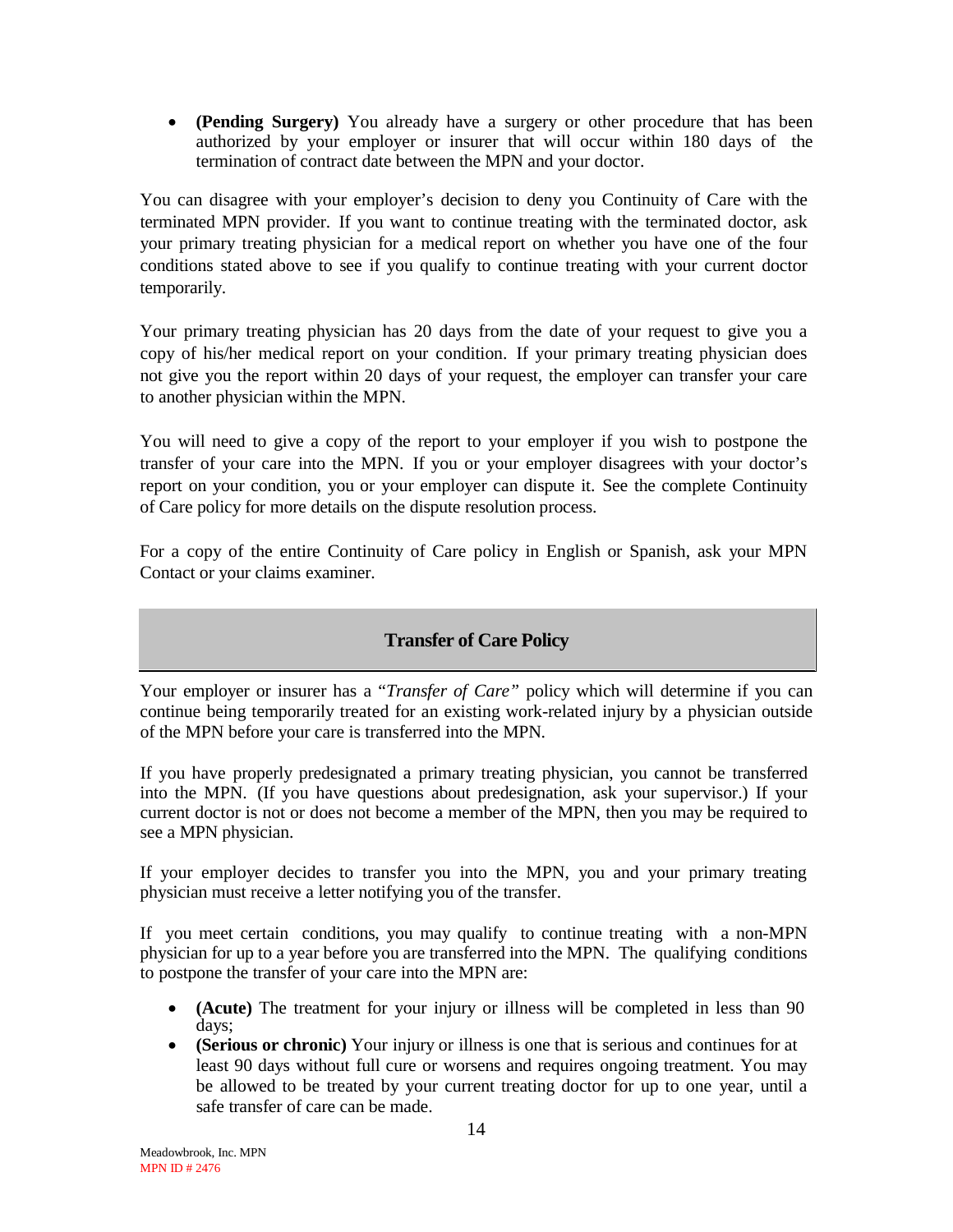- **(Terminal)** You have an incurable illness or irreversible condition that is likely to cause death within one year or less.
- **(Pending Surgery)** You already have a surgery or other procedure that has been authorized by your employer or insurer that will occur within 180 days of the MPN effective date.

You can disagree with your employer's decision to transfer your care into the MPN. If you don't want to be transferred into the MPN, ask your primary treating physician for a medical report on whether you have one of the four conditions stated above to qualify for a postponement of your transfer into the MPN.

Your primary treating physician has 20 days from the date of your request to give you a copy of his/her report on your condition. If your primary treating physician does not give you the report within 20 days of your request, the employer can transfer your care into the MPN and you will be required to use a MPN physician.

You will need to give a copy of the report to your employer if you wish to postpone the transfer of your care. If you or your employer disagrees with your doctor's report on your condition, you or your employer can dispute it. See the complete transfer of care policy for more details on the dispute resolution process.

For a copy of the entire transfer of care policy in English or Spanish, ask your MPN Contact or your claims examiner.

# **For Questions or MPN Information**

#### **What if I have questions or need help :**

- **MPN Contact**: You may always contact the MPN Contact to answer questions about the use of MPNs or to submit a formal MPN complaint by mail at P.O. Box 219559 Kansas City, MO 64121-9559, phone at (800) 825-9489 ext. 3131, or email [authorization@ameritrustgroup.com.](mailto:authorization@ameritrustgroup.com) If you need an explanation about your medical treatment for your work-related injury or illness you can contact your claims examiner if one has been assigned to your case.
- **Medical Access Assistants** are available Monday through Saturday **(excluding Sundays and holidays)** from 7 am to 8 pm, Pacific Time, by phone at (800) 825- 9489 ext. 3137, email at claims@ameritrustgroup.com, and fax (855) 603-8409.
- **Division of Workers' Compensation (DWC)**: If you have concerns, complaints or questions regarding the MPN, the notification process or your medical treatment after a work-related injury or illness, you can call DWC's Information and Assistance Unit at 800-736-7401. You can also go to DWC's website at [www.dir.ca.gov/dwc](http://www.dir.ca.gov/dwc) and click on "Medical provider networks" for more information about MPNs.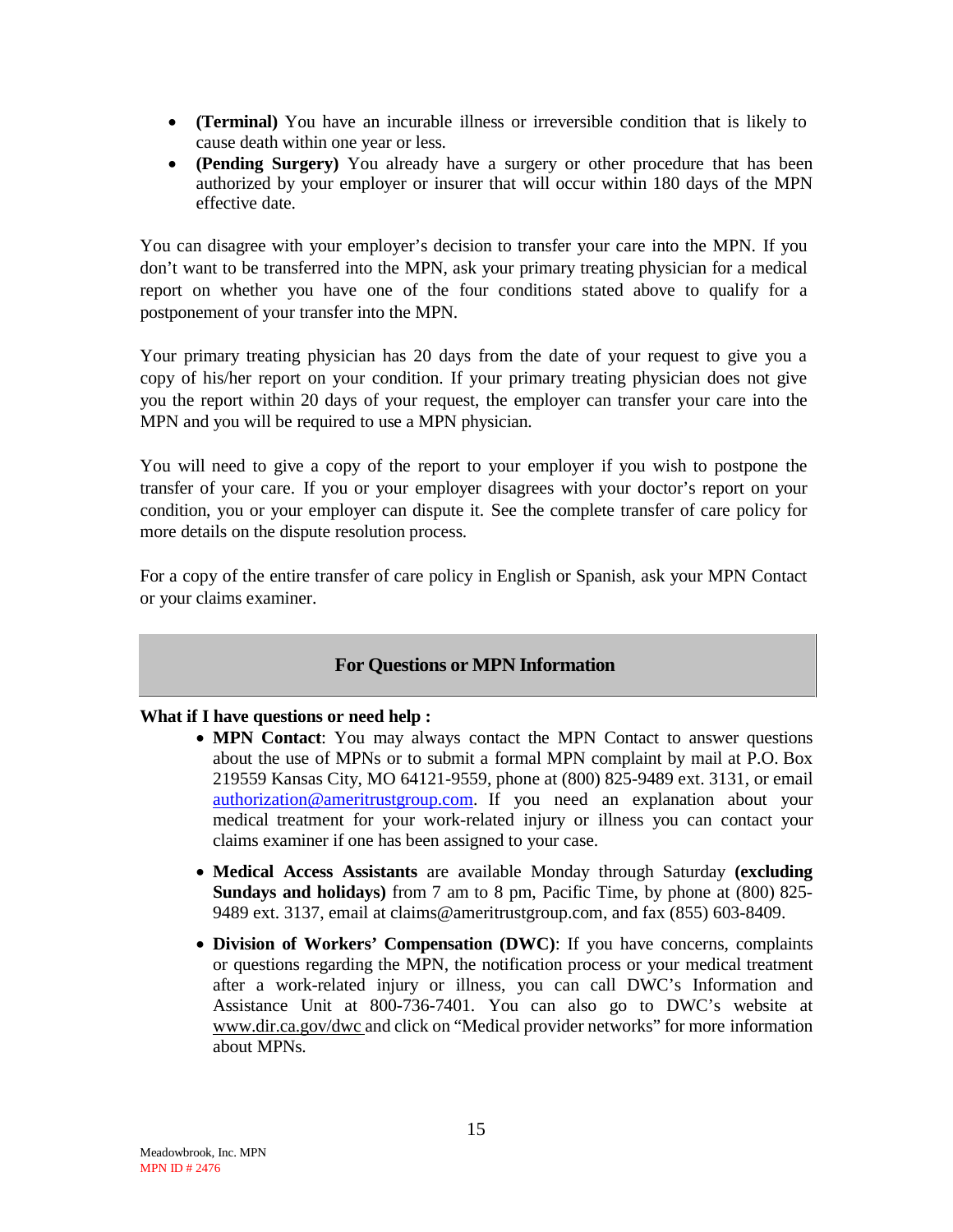• **MPN Independent Medical Review**: If you have questions about the MPN Independent Medical Review process contact the Division of Workers' Compensation Medical Unit at:

DWC Medical Unit P.O. Box 71010 Oakland CA 94612 (510) 286-3700 or (800) 794-6900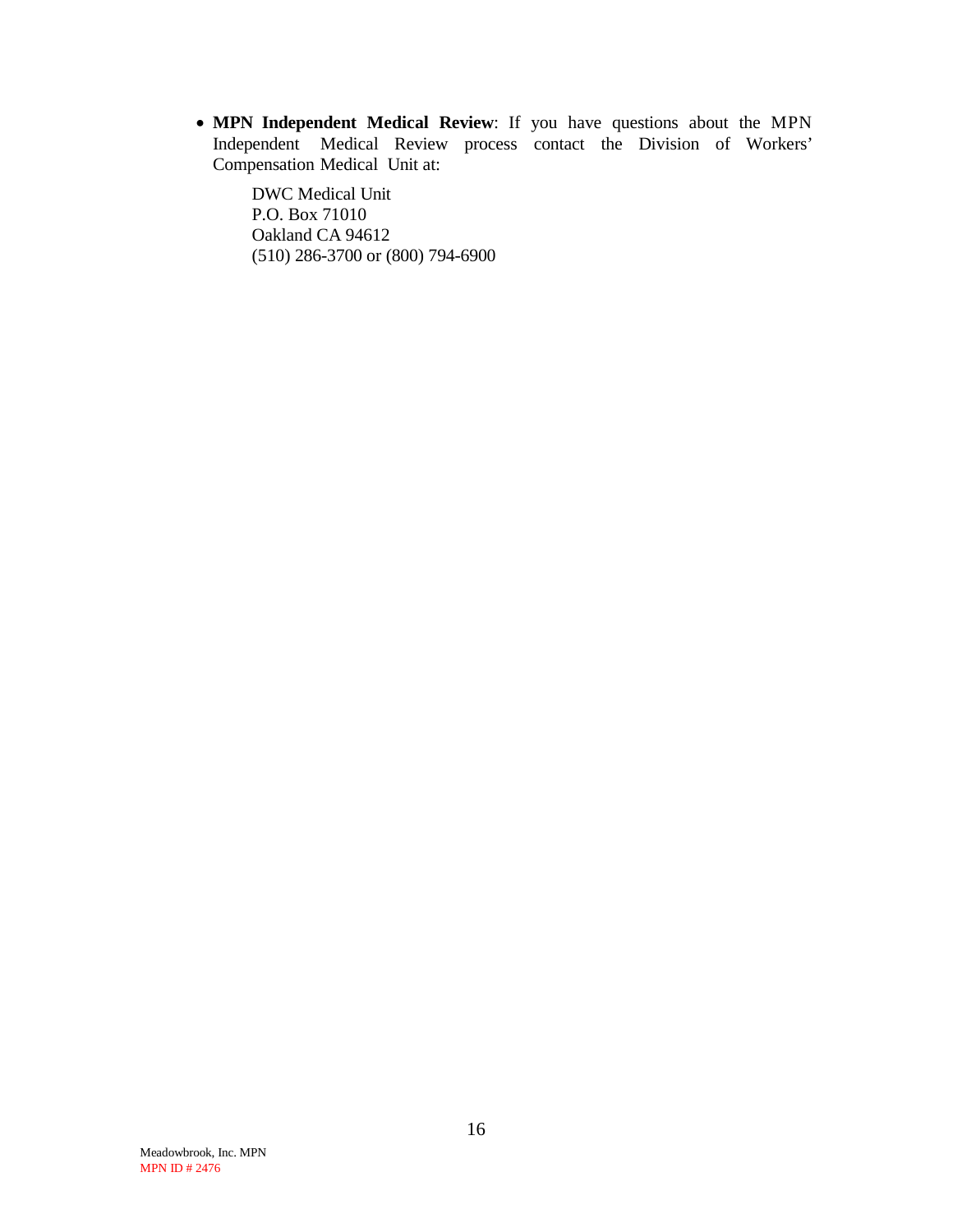# **Apéndice A (Español)**

# **Materiales para la Notificación de los Derechos del Empleado Cubierto**

**En relación con** Meadowbrook, Inc. Meadowbrook, Inc. MPN MPN ID #2476

**Estepanfleto contiene información importante sobre su atención médica, en caso deque sufra una lesióno enfermedad relacionadaconel trabajo**

#### **Su bienestar esimportante para nosotros**

Para nosotros es importante que usted goce de buena salud y que mantenga óptima capacidad laboral. La meta de su empleador es proveerle un entorno de trabajo seguro. Sin embargo, si sufriera una lesión o enfermedad a causa de su trabajo, queremos asegurarnos de que reciba oportunamente tratamiento médico de calidad. Nuestra meta es ayudarle a que se recupere totalmente y regrese a trabajar tan pronto como le sea posible. En cumplimiento con las leyes de California, les ofrecemos a nuestros empleados beneficios de compensación de trabajadores, los cuales incluyen el pago por todo el tratamiento médico apropiado por aquellas lesiones o enfermedades relacionadas con el trabajo. Si tiene alguna pregunta con relación a la MPN, sírvase comunicarse con JoAnn Lamoya by phone at (800) 825-9489 ext. 3131, or email [authorization@ameritrustgroup.com.](mailto:authorization@ameritrustgroup.com)

# **Meadowbrook, Inc. MPN**

Meadowbrook, Inc. le provee acceso a tratamiento médico, en caso de que usted sufra alguna lesión o enfermedad a través de Meadowbrook, Inc. MPN. Meadowbrook, Inc. MPN obtiene acceso al tratamiento médico provisto por proveedores seleccionados de Anthem Blue Cross Prudent Buyer PPO ("Blue Cross of California") y Kaiser-On-the-Job Provider Network. Anthem Blue Cross celebra contratos con médicos, hospitales y otros proveedores, para responder a la atención especial que exigen las lesiones o enfermedades sufridas en el trabajo.

#### **Acceso a la Atención Médica**

Si usted llegara a sufrir una lesión o enfermedad relacionada con el trabajo, debe:

#### **Notificarle a su empleador:**

• Debe inmediatamente notificarle a su supervisor o al representante del empleador, para que se le pueda prestar atención médica. A los empleadores se les exige que autoricen el tratamiento médico en el transcurso de un día laboral, después de que usted haya llenado

Meadowbrook, Inc. MPN MPN ID # 2476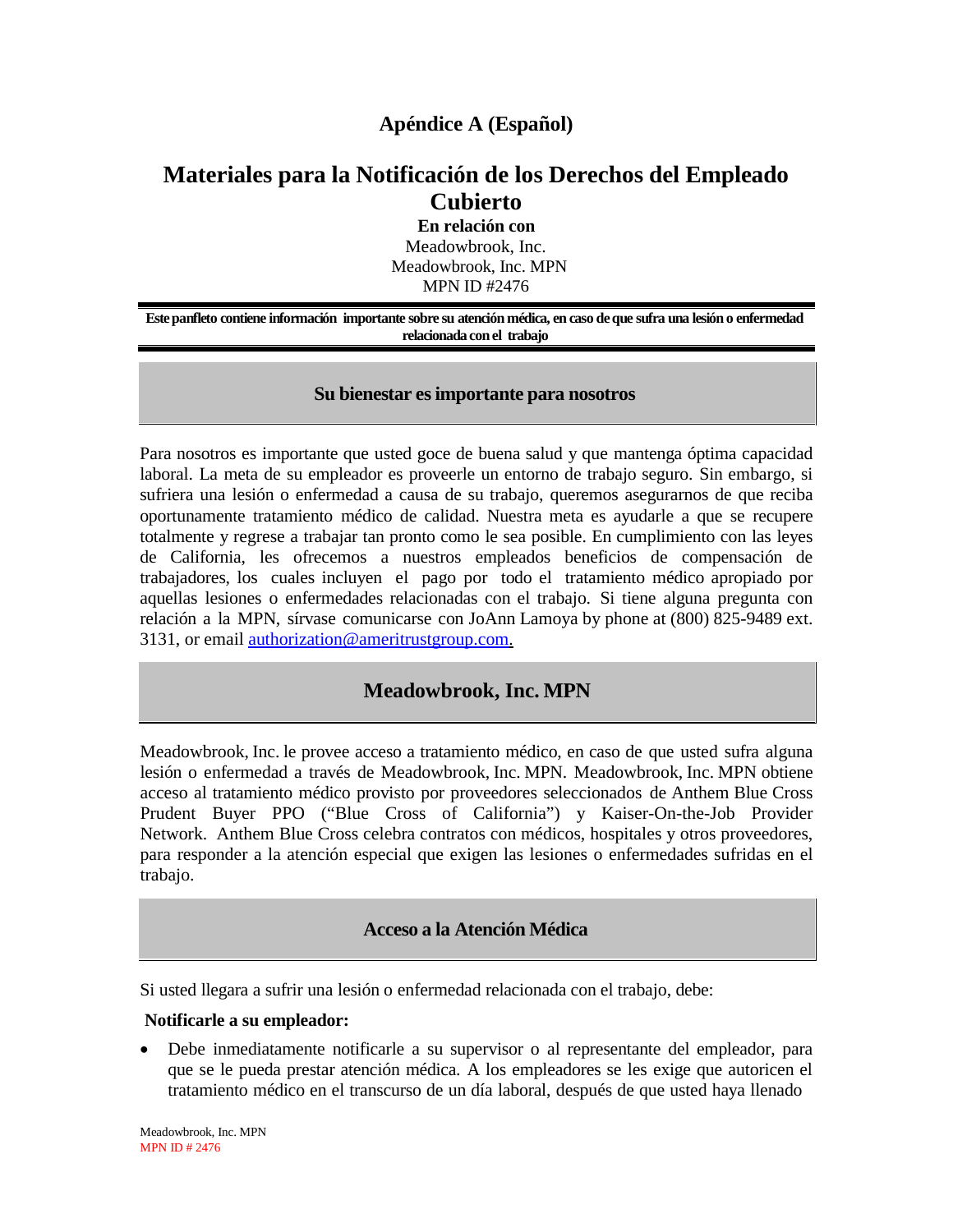el formulario para reclamo (DWC-1). Para asegurar su derecho a recibir beneficios debe reportar cada lesión y solicitar un formulario de reclamo.

#### **Atención inicial o de urgencia:**

• Si necesita tratamiento médico, su empleador le indicará que debe visitar a un proveedor de atención médica MPN, tan pronto reporte la lesión. La obtención de atención médica debe ser inmediata, pero en ningún caso deberá exceder de 3 días hábiles después de que el empleado cubierto haya dado aviso a su empleador o a la Asistencia para Acceso Médico de la MPN de que necesita tratamiento .

#### **Atención de emergencia**:

• En caso de que necesite atención de emergencia\*, debe dirigirse al proveedor médico más cercano. Tan pronto su salud se haya estabilizado, debe comunicarse con su empleador o llame a la Asistencia para Acceso Médico y solicite que le ayuden a encontrar a un proveedor de la MPN, para que le presten atención continua.

*\*La atención de emergencia se define como la necesidad de obtener servicios médicos, para la evaluación y tratamiento médico, por algún trastorno que se le haya presentado recientemente y, que sea de tal gravedad, que llevaría a una persona con conocimientos promedios de medicina, a creer que necesita atención de emergencia.*

#### **Atención subsecuente:**

- Toda atención médica que no sea de emergencia, pero que requiera atención médica continua y que requiera pruebas médicas más detalladas o un programa de rehabilitación, lo debe autorizar el ajustador de reclamos, y estar basada en las pautas de tratamiento basadas en pruebas médicas (Código Laboral de California §5307.27, y lo determinado en el título 8 del Código de California de Regulaciones, sección 9792.20 et seq.). El acceso a atención médica posterior, incluyendo los servicios de especialistas deberá ponerse a su disposición en un plazo que no exceda de veinte (20) días útiles desde que el empleado cubierto hiciera solicitudes razonables para obtener una cita a la Asistencia para Acceso Médico de la MPN. Si la Asistencia para Acceso Médico de la MPN no pudiera hacer una cita médica inicial que tenga lugar en un plazo de veinte (20) días útiles de la solicitud del empleado, entonces la Meadowbrook, Inc. permitirá al empleado obtener el tratamiento necesario con un especialista apropiado fuera de la MPN. El médico de la MPN, que sea el médico de atención primaria continuará dirigiendo todas las necesidades de tratamiento médico del empleado lesionado cubierto.
- Si un empleado cubierto no pudiera obtener tratamiento médico razonable y necesario de un médico de la MPN conforme a los estándares de acceso aplicables indicados arriba, se permitirá al empleado cubierto obtener el tratamiento necesario para esa lesión de un especialista apropiado fuera de la MPN, localizado en un área geográfica razonable. Cuando la MPN pueda proporcionar el tratamiento necesario por medio de un médico de la MPN, se le podría requerir al empleado cubierto que esté recibiendo tratamiento fuera de la MPN que se trate con médico de la MPN cuando la transferencia sea apropiada.
- Si no hay servicios auxiliares disponibles en un tiempo razonable o en un área geográfica razonable para el empleado cubierto, entonces el empleado puede obtener servicios auxiliares necesarios fuera de la MPN dentro de un área geográfica razonable.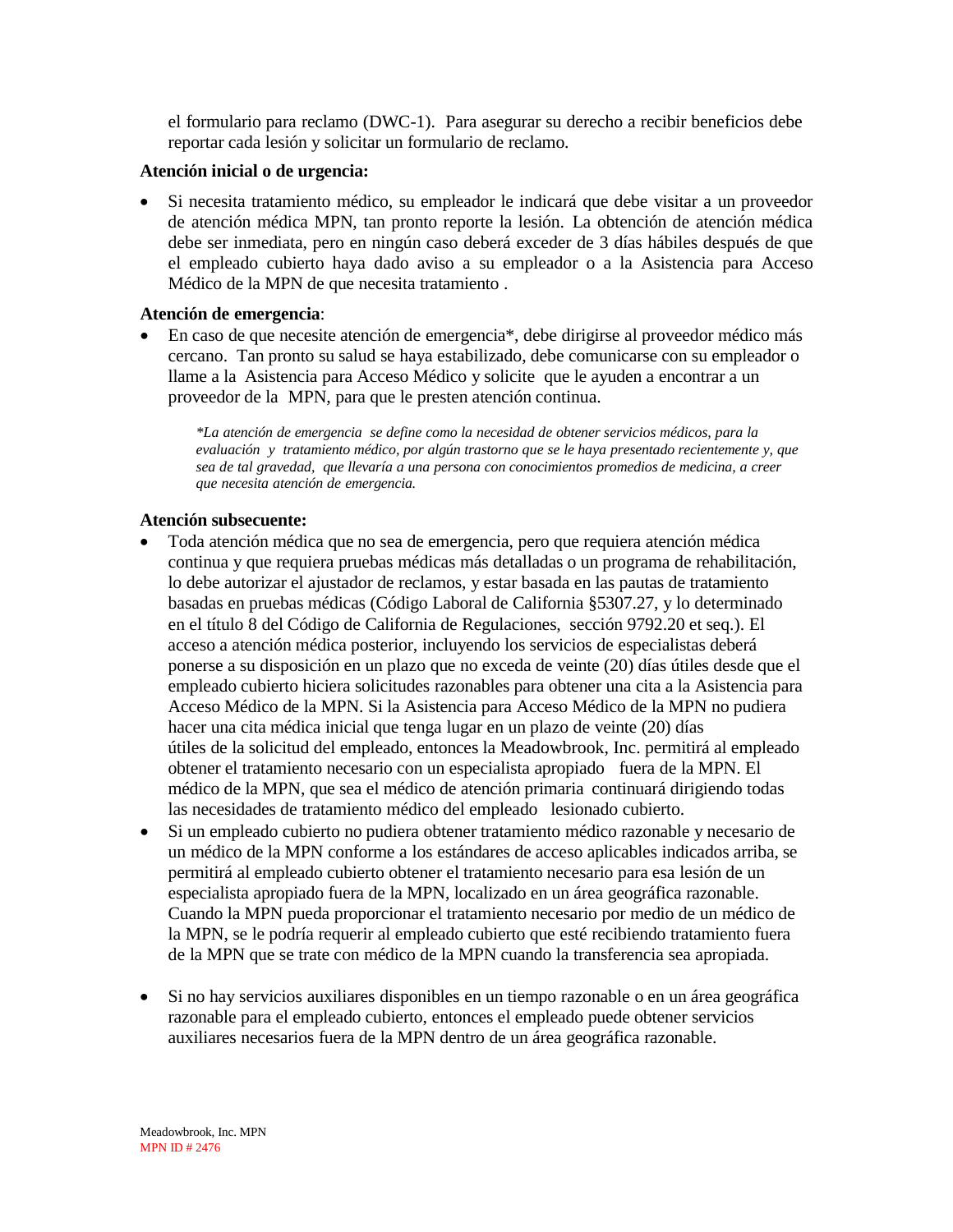#### **Si se encuentra trabajando temporalmente fuera del área geográfica de servicio de la MPN, o si cambia su lugar de residencia o se muda fuera de dicha área de servicio y se lesiona:**

Las siguientes son las normas por escrito de Meadowbrook, Inc. para hacer arreglos o aprobar la atención médica que no sea de emergencia para: (1) un empleado cubierto autorizado por el empleador para trabajar temporalmente o para viajar por razones de trabajo fuera del área geográfica de servicio de la MPN cuando surja la necesidad de atención médica; (2) un exempleado cuyo empleador continúe teniendo obligaciones bajo la compensación de trabajadores y que resida permanentemente fuera del área geográfica de servicio de la MPN; y (3) un empleado lesionado que decida residir temporalmente fuera del área geográfica de servicio de la MPN durante su recuperación.

- Cuando un empleado sufra una lesión o enfermedad relacionada con el trabajo que no sea de emergencia y se encuentra fuera del área de servicio, el empleado deberá notificar al empleador y buscar tratamiento en la clínica de salud ocupacional o en la clínica de atención primaria más cercana al paciente.
- En caso de una emergencia o si necesita atención de urgencia, el empleado deberá buscar atención médica en el hospital o centro de tratamiento de urgencias más cercano. De ser posible, el empleado o un representante personal deberá dar aviso sobre la lesión/enfermedad en un plazo de 24 horas de haber recibido tratamiento.
- Una vez que el empleado lesionado o enfermo regrese al área de servicio, su tratamiento médico será transferido a un proveedor afiliado a la MPN.
- Los empleados que estén trabajando temporalmente fuera del área geográfica de servicio de las MPN, o hayan cambiado su lugar de residencia o se hayan mudado fuera de dicha área de servicio podrán elegir entre, por lo menos, tres médicos localizados fuera del área geográfica de servicio de la MPN, a los que hubiera sido referidos por el médico de tratamiento primario de la MPN del empleado o que hubieran sido seleccionados por el solicitante de la MPN. Además de los médicos afiliados a la MPN, el empleado puede cambiar de médico entre los médicos a los que se le refirió, y puede obtener una segunda y una tercera opinión de los médicos referidos. Los médicos referidos estarán localizados dentro de los estándares de acceso descritos en este aviso, esto es, en un radio de 15 millas o 30 minutos para el cuidado primario y de 30 millas o 60 minutos para la atención especializada.
- La MPN no impide que un empleado cubierto que se encuentra fuera del área geográfica de servicio de la MPN pueda elegir a un proveedor para tratamiento médico que no sea de emergencia.

**Cuando regrese a California, y si aún necesita atención médica continua, inmediatamente comuníquese con el ajustador de su reclamo o su empleador, para que lo refieran a un proveedor de la MPN y le presten atención médica continua.**

### **Cómo seleccionar un médico dentro delsistema MPN**

La MPN dispone de proveedores en todo el estado de California. La MPN debe proporcionarle una lista de proveedores regionales que incluya por lo menos a 3 médicos de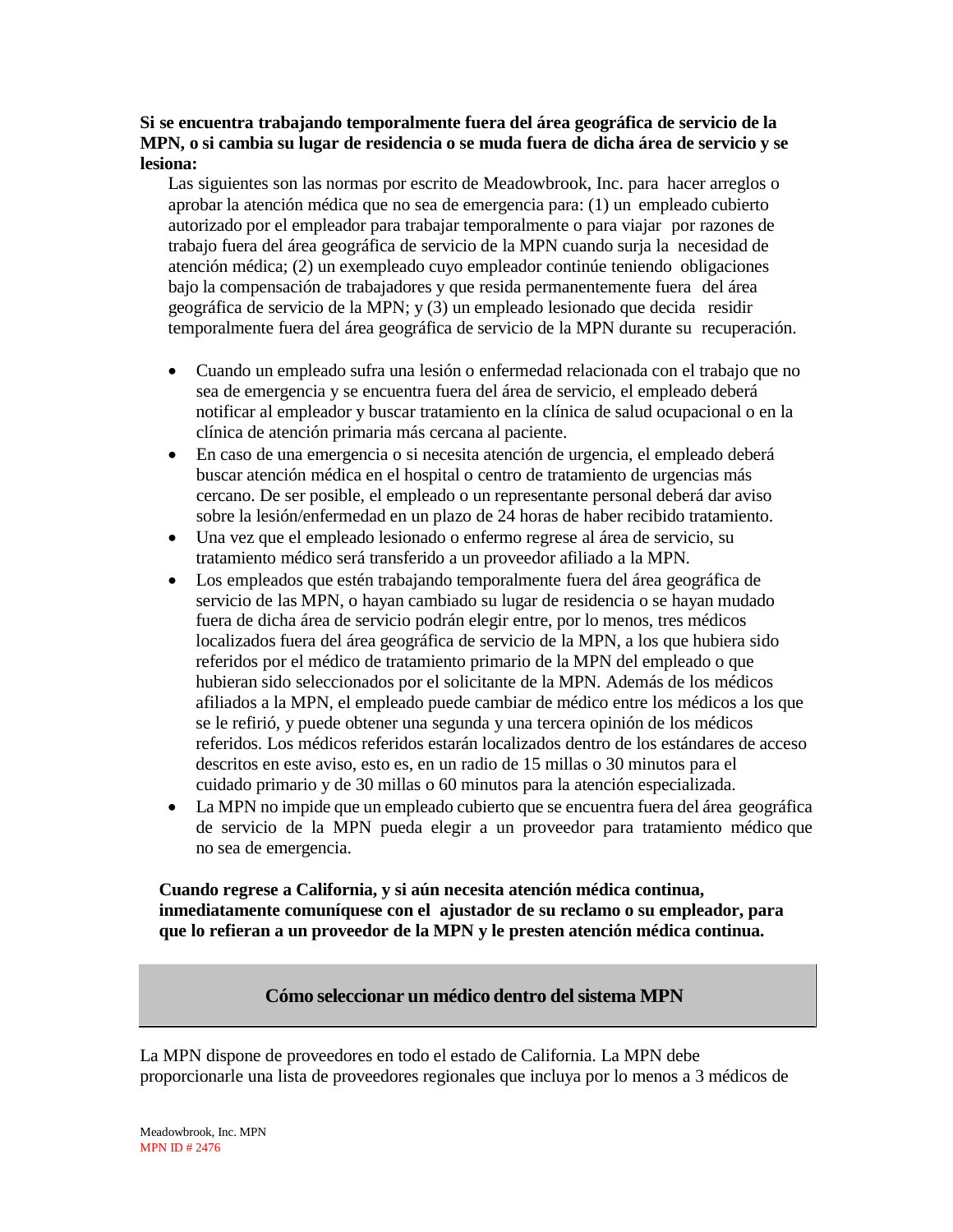cada especialidad, comúnmente aplicada en el tratamiento de lesiones o enfermedades laborales, en su industria. La MPN debe poner a su disposición médicos de atención primaria, localizados en un área de 15 millas o 30 minutos de su lugar de residencia, y de especialistas en un área de 30 millas o 60 minutos.

Para ubicar a un proveedor participante u obtener un directorio regional:

### **Directorios de proveedores médicos:**

Directorios en línea: Si usted tiene acceso a internet, puede obtener la lista de todos los médicos que proporcionan tratamiento en la MPN en la página web https://www.viiad.com/anthemcompass/KBMEADOWB000. También puede solicitar una copia impresa o una copia electrónica de la lista completa de proveedores. Si desea información adicional sobre la MPN vaya a [https://www.ameritrustgroup.com/report-a](https://www.ameritrustgroup.com/report-a-claim/workers-compensation-claims/)[claim/workers-compensation-claims/.](https://www.ameritrustgroup.com/report-a-claim/workers-compensation-claims/) Los médicos de tratamiento secundario y especialistas a los que puede consultar solo con una derivación aprobada están claramente identificados con la indicación "solo por derivación" ["by referral only", en inglés] en el buscador de proveedores en línea y la lista de todos los médicos de tratamiento.

- Si no dispone de acceso a internet, puede solicitar que se le asista para localizar a algún proveedor de la MPN o para concertar una cita llamando a la Asistencia para Acceso Médico, Ray Pilapel al (800) 825-9489 ext 3137, por correo electrónico a[l](mailto:%20claims@ameritrustgroup.com,) [claims@ameritrustgroup.com,](mailto:%20claims@ameritrustgroup.com,) y por fax al (855) 603-8409.
- Comuníquese a la brevedad con el ajustador de reclamos y notifíquele de cualquier cita que haya concretado con algún proveedor de la MPN.

#### **Para seleccionar un médico (para toda atención médica inicial y subsecuente):**

- Cuando inicialmente reporte una lesión, su empleador lo enviará a alguno de los proveedores de la MPN. Usted tiene derecho a que el médico que usted elija, dentro de la MPN, le someta a tratamiento *después de su visita inicial*.
- Los proveedores que elija deben ser apropiados para tratar su lesión.
- Si desea cambiar su médico de la MPN después de su visita inicial, puede hacerlo utilizando:
	- $\triangleright$  Nuestros directorios de proveedores en línea (ver la explicación anterior)
	- Llamando a la Asistencia para Acceso Médico o al profesional de reclamos
- Si tiene problemas para hacer una cita con un proveedor de la MPN, comuníquese con el Asistente para Acceso Médico tan pronto como pueda, y ellos le ayudarán.
- Si selecciona a un nuevo médico, inmediatamente debe ponerse en comunicación con el ajustador de reclamos y darle el nombre, dirección y número de teléfono del médico que haya seleccionado. También debe dar la fecha y hora de la evaluación inicial.
- En caso que sea médicamente necesario que lo vea un especialista para el tratamiento, su médico de la MPN le puede recomendar a un especialista que pertenezca a la red, o usted puede escoger al especialista que prefiera dentro de la MPN.
- Si selecciona a un quiropráctico como el médico encargado de su tratamiento, el quiropráctico puede actuar como médico encargado de su tratamiento solo hasta un límite de 24 visitas, salvo que su empleador o la compañía de seguros autorizaran lo contrario, después de las cuales el empleado cubierto deberá elegir a otro médico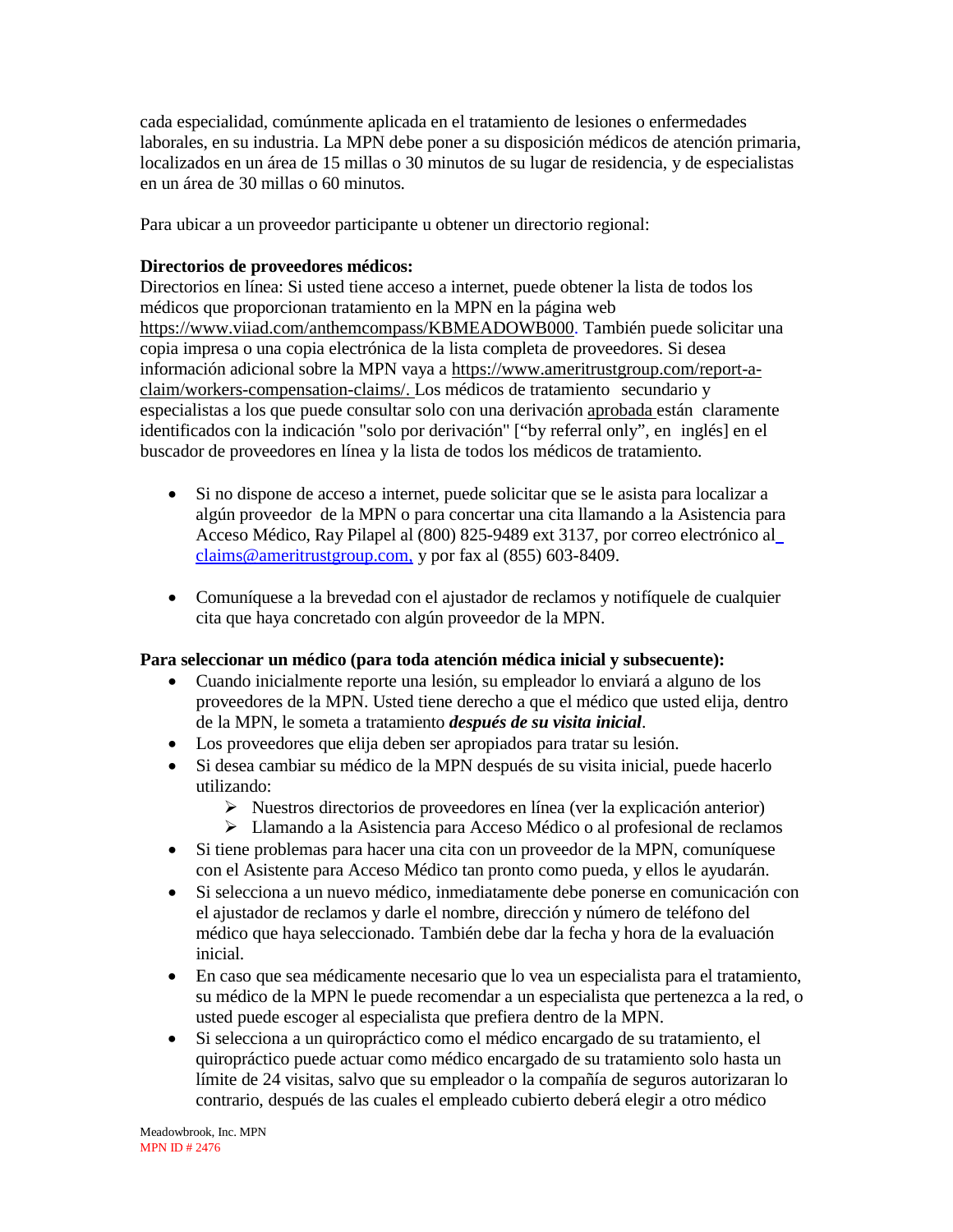encargado de su tratamiento de la MPN que no sea un quiropráctico, y si el empleado no lo hiciera, entonces la compañía de seguros o el empleador podrán asignar a otro médico encargado del tratamiento que no sea un quiropráctico.

- Si fuera necesario que viera a algún especialista o si su médico de la MPN le ha recomendado que visite a alguno, pero usted no encuentra alguno disponible dentro de la red, se le permitirá que visite a un especialista que no pertenezca a la red. Si usted lo desea, el ajustador de su reclamo puede ayudarle a encontrar a los especialistas apropiados. Una vez que haya encontrado al especialista apropiado fuera de la red, debe hacer una cita y avisarle a su médico de atención primaria y a su ajustador de seguros sobre la fecha y hora de su cita. Su médico de la MPN, quien es su médico de atención primaria, continuará dirigiendo todas sus necesidades de tratamiento médico.
- Si la MPN no puede proporcionarle acceso a un médico de atención primaria dentro de un área de 15 millas o a una distancia de 30 minutos de su lugar de trabajo o de residencia, la MPN puede permitirle que busque tratamiento fuera de la MPN. Sírvase comunicarse con su ajustador de seguros para que le proporcione asistencia.

#### **Asistente(s) para Acceso Médico**

Los Asistentes para el Acceso Médico de la MPN están disponibles, como mínimo, de lunes a sábado (excluyendo domingos y feriados) de 7 a. m. a 8 p. m., hora del Pacífico, para facilitar al empleado cubierto su acceso al cuidado médico disponible en la MPN. La asistencia incluye, aunque no está limitada a la comunicación con las oficinas de los proveedores, durante horas laborales regulares, a fin de que encuentre a los médicos de la MPN disponibles que elija, así como hacer y confirmar citas con médicos. La asistencia está disponible en inglés y español.

Como mínimo hay un asistente para el acceso médico en la MPN disponible para atenderle durante todas las horas requeridas, y todas las personas que llamen pueden dejar mensajes de voz. Los asistentes para el acceso médico darán respuesta a llamadas, faxes o mensajes el día siguiente, exceptuando los domingos y feriados. Dichos asistentes trabajan en coordinación con la persona encargada de la MPN y el (los) ajustador(es) de reclamos a fin de asegurarle un tratamiento médico oportuno y apropiado. Comuníquese con un Asistente para Acceso Médico, Ray Pilapel al (800) 825-9489 ext 3137 por correo electrónico a[l](mailto:%20claims@ameritrustgroup.com,) [claims@ameritrustgroup.com,](mailto:%20claims@ameritrustgroup.com,) y por fax al (855) 603-8409.

### **Segunda y Tercera Opinión**

#### **Segunda opinión:**

• Si no está de acuerdo con el diagnóstico o con el tratamiento prescrito por su médico de la MPN, puede obtener una segunda opinión dentro de la MPN. Durante el periodo de este proceso a usted se le exige continuar con el tratamiento con el médico de la MPN que usted elija. Pero para poder obtener una segunda opinión, usted y la MPN comparten algunas responsabilidades:

Meadowbrook, Inc. MPN MPN ID # 2476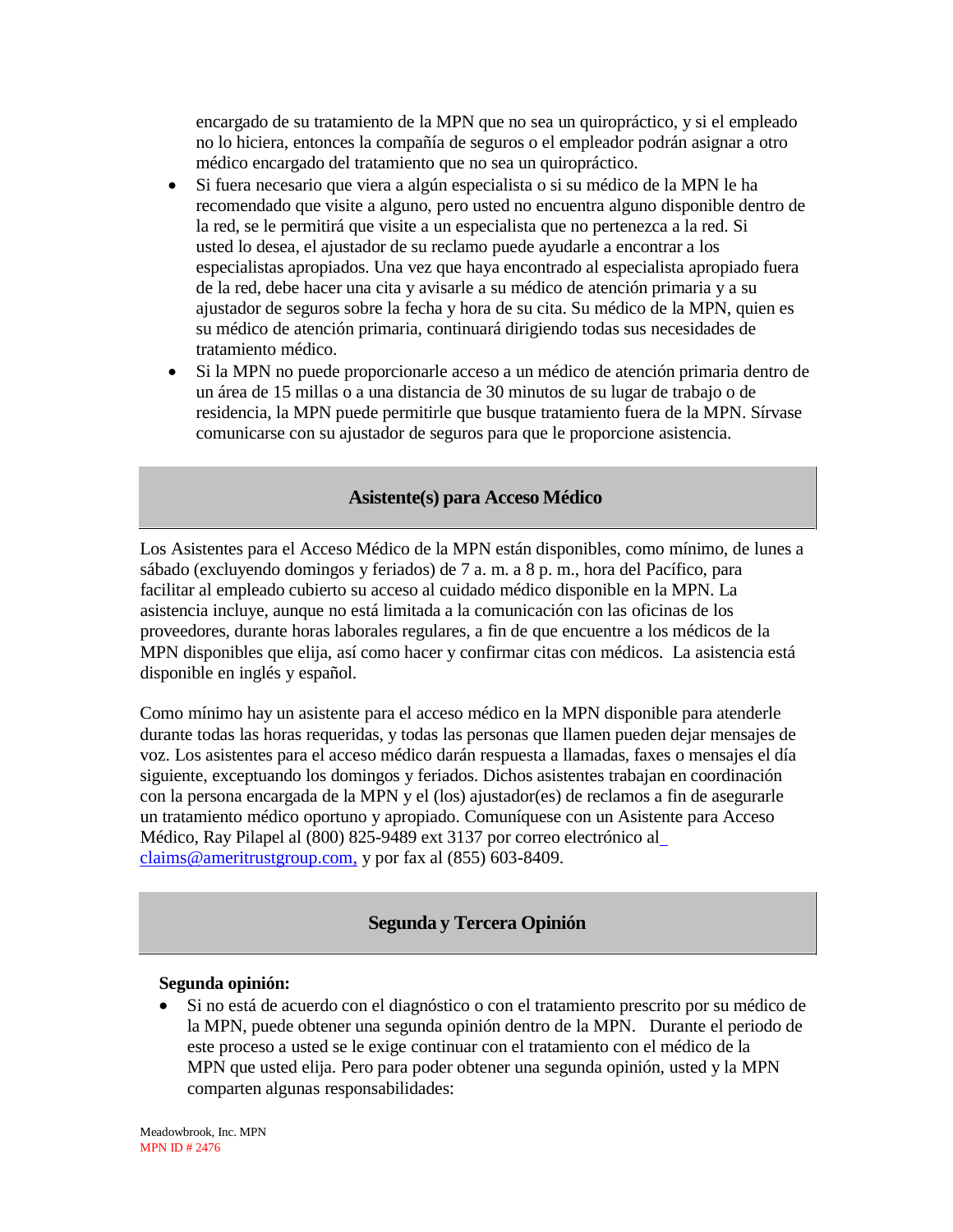Debe informar oralmente o por escrito al ajustador de su reclamo, sobre su desacuerdo con la opinión del médico que lo trata.

Usted debe seleccionar un médico o especialista que aparezca en la lista regional de los proveedores médicos disponibles de la MPN, la que le será proporcionada por el ajustador de su reclamo, una vez que usted le notifique que desea obtener una segunda opinión.

Usted debe hacer una cita en el transcurso de 60 días.

Usted debe informarle a su ajustador de reclamos sobre la fecha de la cita y la hora.

 $\square$ Se dará por hecho que ha renunciado a su derecho a una segunda opinión, en caso de que no haga la cita en el transcurso de 60 días, contados a partir de la fecha en que recibió la lista.

- $\triangleright$  Usted tiene el derecho de solicitar una copia de los registros médicos enviados al médico de la segunda opinión.
- Si el médico de la segunda opinión considera que su lesión se encuentra fuera del tipo de lesión que trata normalmente, la oficina del médico le debe notificar a usted y a su empleador o a la empresa de seguros. Se le enviará otra lista de médicos o especialistas de la MPN, para que pueda seleccionar a otro médico.

#### **Tercera Opinión:**

- En caso de que no esté de acuerdo con el diagnóstico o con el tratamiento prescrito por el médico de la segunda opinión, puede obtener una tercera opinión dentro de la misma MPN. Durante este proceso está obligado a continuar con el tratamiento provisto por el médico de la MPN que haya elegido. Para poder obtener una tercera opinión, usted y la MPN comparten responsabilidades, tales como:
	- Debe informarle oralmente o por escrito al ajustador de su reclamo de su desacuerdo con la opinión de su médico tratante.
	- Usted debe seleccionar a algún médico o especialista de los proveedores médicos disponibles de la lista de la MPN que se le proporcionó previamente, o puede solicitar una nueva lista del área regional.
	- $\triangleright$  Usted debe hacer una cita en el transcurso de 60 días.
	- $\triangleright$  Usted debe informarle a su ajustador de reclamos sobre la fecha y hora de la cita.
	- $\triangleright$  Se dará por hecho que ha renunciado a su derecho a una tercera opinión, en caso de que no haga la cita en el transcurso de 60 días, contados a partir de la fecha en que recibió la lista.
	- Usted tiene derecho de solicitar una copia de los registros médicos enviados al médico de la tercera opinión.
	- $\triangleright$  Si el médico de la tercera opinión considera que su lesión se encuentra fuera del tipo de lesión que trata normalmente, la oficina del médico le debe notificar a usted y a su empleador o a la empresa de seguros. Se le enviará otra lista de los médicos o especialistas de la MPN para que pueda seleccionar a otro médico.
- Si la MPN no tiene un médico que puede proporcionar el tratamiento recomendado por el médico de la segunda o tercera opinión, el empleado puede elegir un médico fuera de la MPN localizado en un área geográfica razonable. El empleado cubierto puede obtener el tratamiento recomendado mediante su cambio al médico de la segunda opinión, al médico de la tercera opinión o a otro médico de la MPN.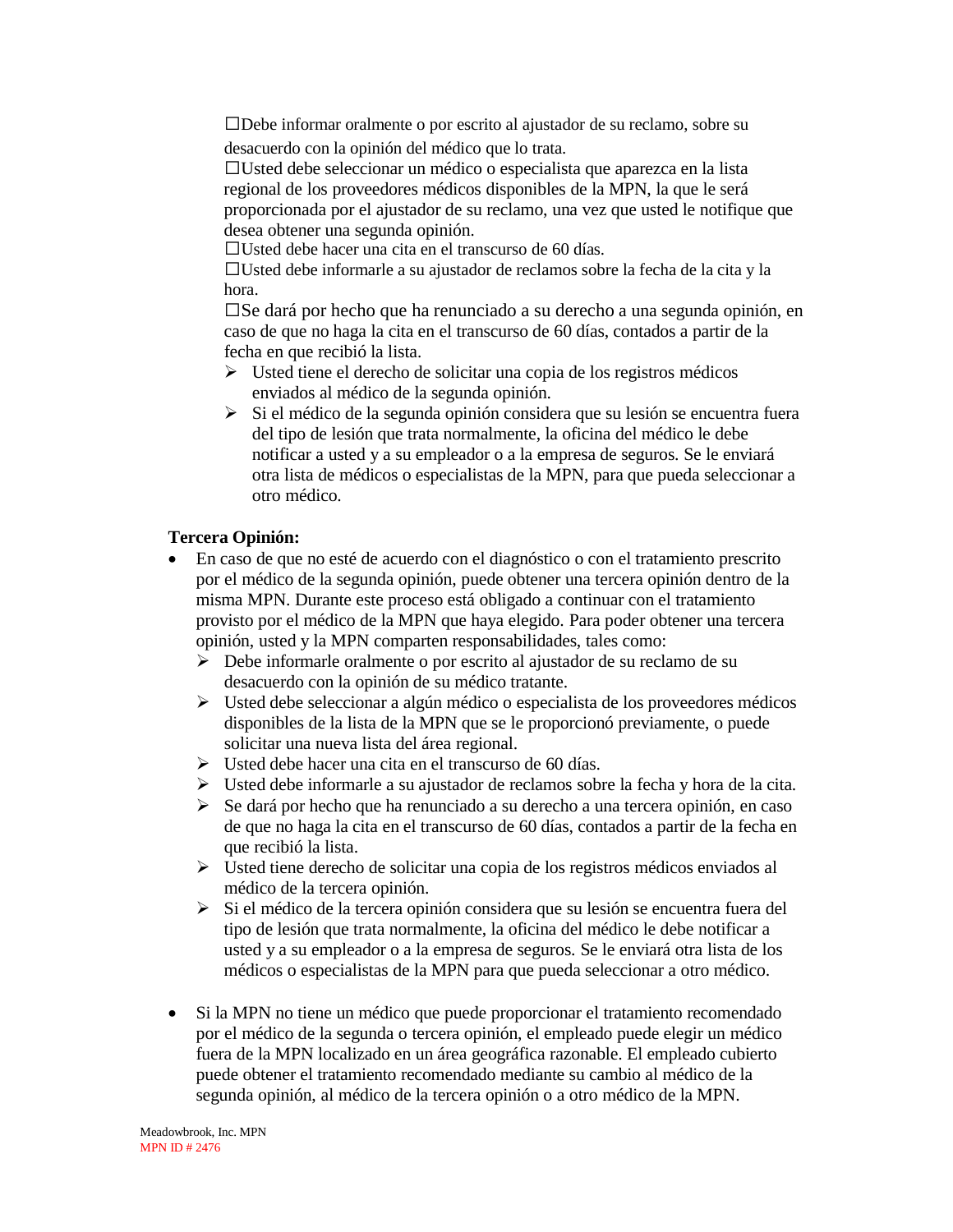- En el momento que usted seleccione al médico para la tercera opinión, la persona encargada de la MPN le notificará sobre el proceso para la Revisión Médica Independiente de la MPN (MPN IMR por sus siglas en inglés), y le dará una solicitud para someterse a dicho proceso (ver lo indicado a continuación).
- Si no está de acuerdo con el doctor de la tercera opinión, usted puede pedir una revisión médica independiente de la MPN.Su empleador o la persona de contacto de la MPN puede darle información sobre cómo solicitar una revisión médica independiente de la MPN y darle un formulario cuando usted elija a un médico para una tercera opinión.
- Si el doctor de la segunda o de la tercera opinión o el Médico Revisor Independiente de la MPN están de acuerdo con su necesidad de obtener tratamiento o pruebas, se le permitirá recibir dicho servicio médico de un proveedor de la MPN, o si la MPN no tiene un médico que pueda proporcionar el tratamiento recomendado, usted puede elegir a un médico no afiliado a la MPN dentro de un área geográfica razonable.

#### **Normas sobre la Continuidad de la Atención**

Su empleador o asegurador ha preparado por escrito normas tituladas "*Continuidad de la Atención",* la cual determinará si usted puede temporalmente continuar el tratamiento por una lesión laboral existente con su doctor, en caso de que su doctor ya no participe en la MPN.

Si su empleador decide que usted no reúne los requisitos para continuar su atención médica con el proveedor que no es de la MPN, usted y su médico de tratamiento primario deben recibir una carta de notificación.

Si usted reúne ciertas condiciones, podría calificar para continuar su tratamiento con este doctor hasta por un año, antes de que tenga que cambiarse a los médicos de la MPN. Estas condiciones son las siguientes:

- **(Afección aguda).** El tratamiento por su lesión o enfermedad se concluirá en menos de 90 días.
- **(Afecciones crónicas o graves)**. Su lesión o enfermedad se considera grave y continúa por lo menos por 90 días sin que se logre curación total o se empeora y requiere tratamiento continuo. Se le puede permitir que continúe el tratamiento con el doctor que lo trata actualmente, hasta por un año, hasta que el tratamiento se pueda transferir sin que se corra ningún riesgo.
- **(Enfermedad terminal).** Usted tiene una enfermedad incurable o un trastorno irreversible que muy probablemente le causará la muerte en el transcurso de un año o menos.
- **(Cirugía pendiente)***.* Su empleador o asegurador ya le aprobó la cirugía u otro procedimiento, el cual tendrá lugar en el transcurso de 180 días contados a partir de la fecha de terminación del contrato entre la MPN y su doctor.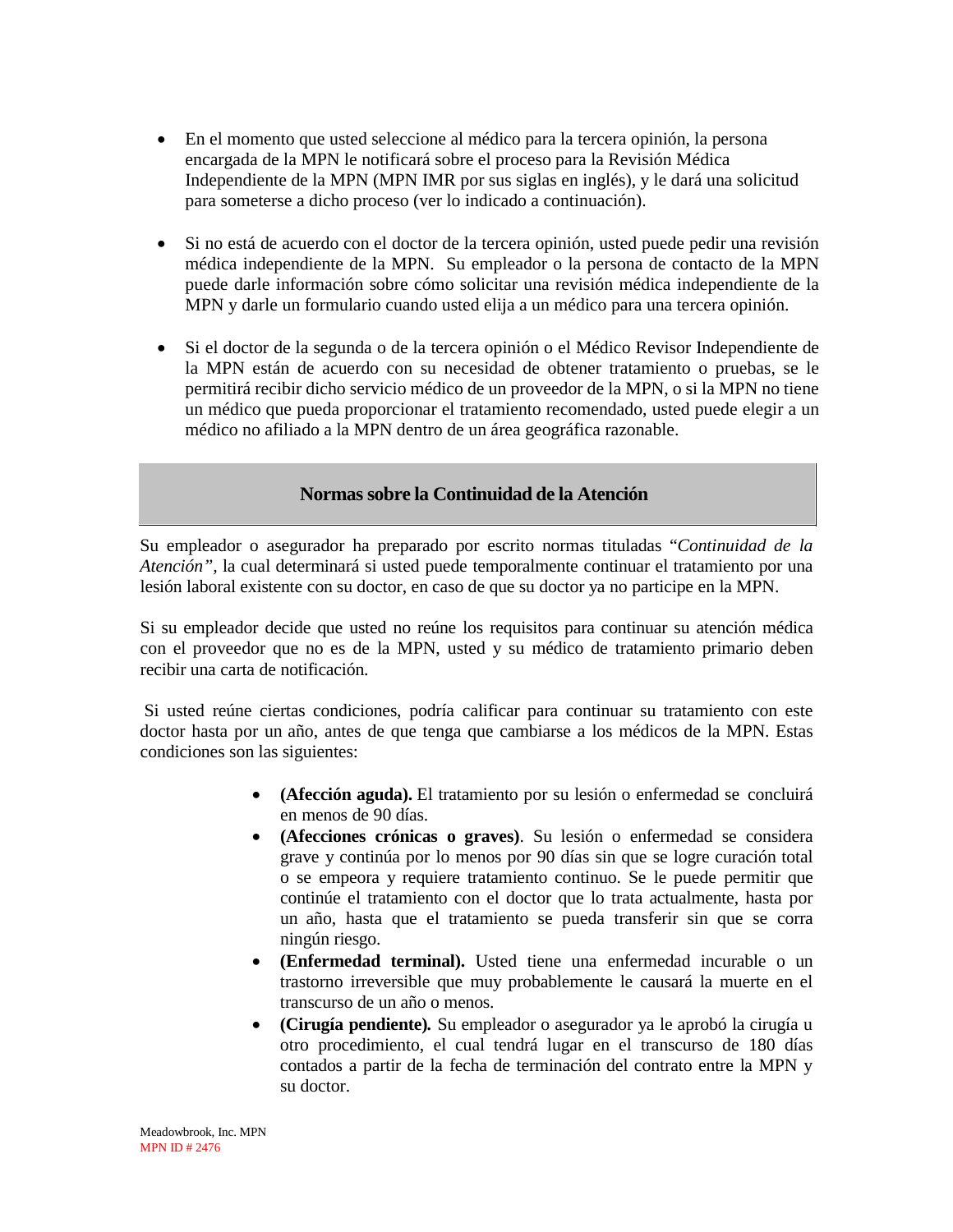Usted puede oponerse a la decisión de su empleador, de negarle la Continuidad de Atención con el proveedor de la MPN cancelado. Si usted desea continuar el tratamiento con el doctor cancelado, puede pedirle a su médico de tratamiento primario que le prepare un informe médico en el que indique que usted reúne una de las cuatro condiciones, indicadas arriba, para ver si usted cumple con los requisitos para continuar el tratamiento temporalmente con el doctor actual.

Su médico de tratamiento primario dispone de 20 días, contados a partir de la fecha de su solicitud, para darle una copia del informe médico sobre su condición. En caso de que su médico de tratamiento primario no le dé el informe en el transcurso de 20 días de habérselo solicitado, el empleador puede transferir su atención médica a otro médico dentro de la MPN.

Es importante que usted le dé una copia del informe a su empleador si usted desea posponer la transferencia de su atención a la MPN. Si usted o su empleador no están de acuerdo con el reporte del médico sobre su estado de salud, usted o su empleador pueden disputarlo. Ver las normas completas de Continuidad de la Atención para obtener mayores detalles sobre el proceso de resolución para resolver disputas.

Si quiere que se le proporcione una copia de las normas completas de la Continuidad de la Atención en Inglés o Español, pídasela a la persona encargada en la MPN o a su ajustador de reclamos.

# **Normas sobre la Transferencia de la Atención Médica**

Su empleador o asegurador dispone de "*Normas sobre la Transferencia de Atención Médica"* que determinarán si usted puede continuar tratándose temporalmente, por una lesión relacionada con el trabajo por un médico fuera de la MPN antes de que se transfiera su atención a la MPN.

Si usted ha predesignado apropiadamente un médico de tratamiento primario, no se le puede transferir dentro de la MPN. (Si desea hacer alguna pregunta relacionada con la predesignación, puede preguntarle a su supervisor). Si su doctor actual no es o no se hace miembro de la MPN, es posible que usted tenga que ver a un médico de la MPN.

Si su empleador decide transferirlo a la MPN, usted y su médico de tratamiento primario deben recibir una carta notificándole de su transferencia.

Si usted reúne ciertas condiciones, usted podría calificar para continuar el tratamiento con un médico que no pertenezca a la MPN, hasta por un año, antes de ser transferido a la MPN. Las condiciones que le permiten posponer la transferencia de su atención a la MPN son:

- **(Afección aguda).** El tratamiento por su lesión o enfermedad se concluirá en menos de 90 días.
- **(Afecciones crónicas o graves)**. Su lesión o enfermedad se considera grave y continúa por lo menos por 90 días sin que se logre curación total o se empeora y requiere tratamiento continuo. Se le puede permitir que continúe el tratamiento con el doctor que lo trata actualmente, hasta por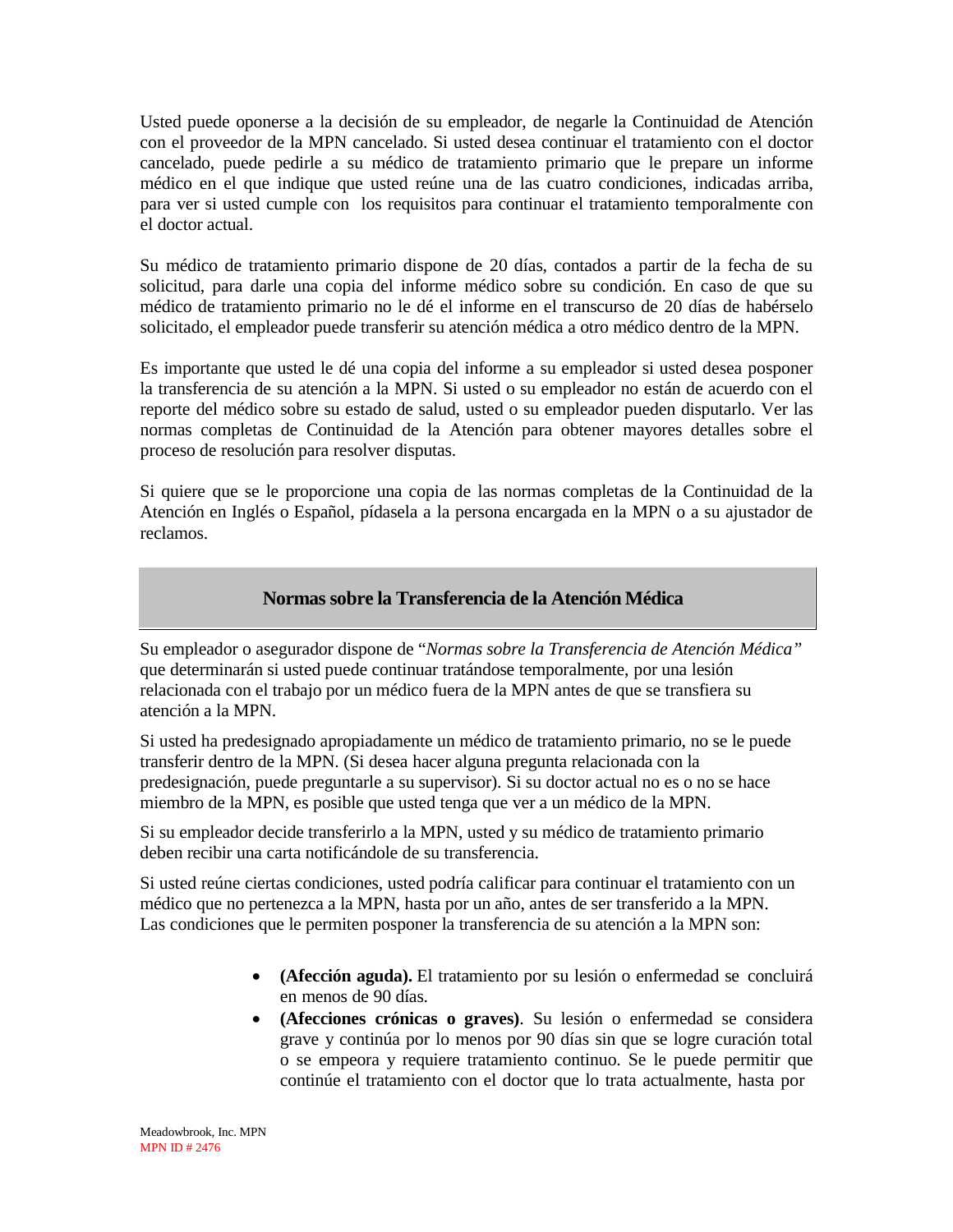un año, hasta que el tratamiento se pueda transferir sin que se corra ningún riesgo.

- **(Enfermedad terminal).** Usted tiene una enfermedad incurable o un trastorno irreversible que muy probablemente le causará la muerte en el transcurso de un año o menos.
- **(Cirugía pendiente)***.* Su empleador o asegurador ya le aprobó la cirugía u otro procedimiento, el cual tendrá lugar en el transcurso de 180 días contados a partir de la fecha de terminación del contrato entre la MPN y su doctor.

Usted puede oponerse a la decisión de su empleador de transferir su cuidado a la MPN. Si usted no desea que lo pasen a la MPN, debe pedirle a su médico de tratamiento primario que le prepare un informe médico que indique que usted reúne una de las cuatro condiciones indicadas arriba, para ver si cumple con los requisitos para la postergación de su transferencia a la MPN.

Su médico de tratamiento primario dispone de 20 días, contados a partir de la fecha de su solicitud, para darle una copia del informe médico sobre su condición. En caso de que su médico de tratamiento primario no le dé el informe en el transcurso de 20 días de habérselo solicitado, el empleador puede transferir su atención médica a la MPN y usted deberá acudir a un médico dentro de la MPN.

Es importante que usted le provea una copia del informe a su empleador, si desea posponer la transferencia de su atención. Si usted o su empleador no están de acuerdo con el reporte del doctor, con respecto a su condición, usted o su empleador pueden disputarlo. Ver las normas completas sobre transferencia de atención médica, para obtener mayores detalles sobre el proceso de resolución de disputas.

Si desea una copia completa de las normas sobre la transferencia de atención médica en Inglés o Español, pídale a su contacto en la MPN o a su ajustador de reclamos que se la envíe.

# **Para obtener información o formular preguntas a la MPN**

#### **¿Qué debo hacer si deseo formular alguna pregunta o necesito ayuda?**

- **Contacto del MPN**: Siempre puede comunicarse con el contacto del MPN para responder a cualquier pregunta sobre el uso del MPN o para presentar una queja formal del MPN por correo a P.O. Box 219559 Kansas City, MO 64121-9559, por teléfono al (800) 825-9489 ext. 3131, o por correo electrónico [authorization@ameritrustgroup.com.](mailto:authorization@ameritrustgroup.com) Si necesita alguna explicación sobre su tratamiento médico en relación con la lesión o enfermedad laboral puede comunicarse con el ajustador de reclamos, si le han asignado alguno a su caso.
- **Los Asistentes para Acceso Médico** están disponibles de lunes a sábado (excluyendo domingos y feriados) de 7 a. m. a 8 p. m., hora del Pacífico, en el